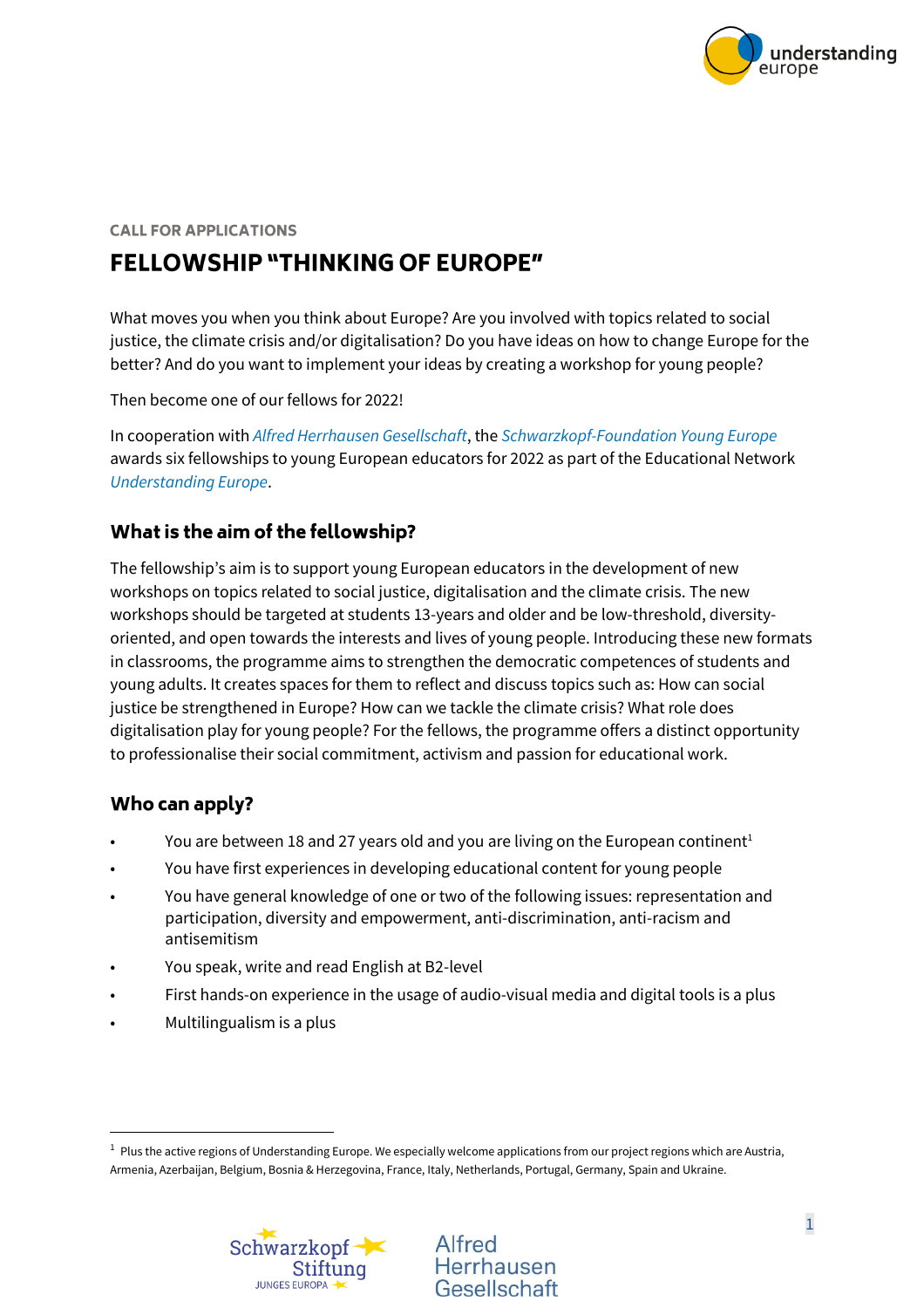

### What does the fellowship offer?

- You receive a financial support of 2700 Euros (450 Euros a month, March-August)
- All travel, accommodation and food costs for events in person are covered
- Your fellowship is compatible with your vocational training/apprenticeship, studies or work (approximated 30 hours a month)
- You will strengthen your skills in developing a workshop with a focus on social justice, digitalisation or the climate crisis
- You will be supported with pedagogical training, coaching and mentoring
- You get counselling from media professionals
- You gain hands-on experience by testing your formats in different learning settings
- You get the opportunity to publish your work as an Open Educational Resource
- You will reach a large audience in the networks of the Alfred Herrhausen Gesellschaft and the Schwarzkopf Foundation
- You are provided with technical equipment and software

#### What are my obligations as a fellow?

- You are required to develop a digital or analogue, 45-90 minutes long workshop in English (with the possibility of translating it to your country language/local language)
- You will have to test your workshop at schools and re-evaluate it in your local context, in person or online (approx. 10 hours)
- You are required to participate in the kick-off seminar (March 4-6, in Berlin) and in the reflection seminar (end of June/beginning of July, digital) <sup>2</sup>
- You are in regular contact with other fellows and receive counselling (5-10 hours a month)
- You will have to present your workshop at the European Summer School (September 1-4 in Recklinghausen/Germany) to other trainers from the network in English
- You will support the publishing process of your educational material in English in October

# **Voices from fellows**

You can read personal statements of the 2021 fellows *[here.](https://understanding-europe.org/mitmachen/fellowships/fellowship-programm-digital-europe/)*

# **Tandem Fellowship**

You know someone with whom you would like to develop and implement your idea together? Then we encourage you to apply for a Tandem Fellowship, in which you work together on workshops and receive funding totalling € 5,400.00.

<sup>&</sup>lt;sup>2</sup> According to the COVID-19 regulations: Persons who recovered from COVID or fully vaccinated persons are admitted.